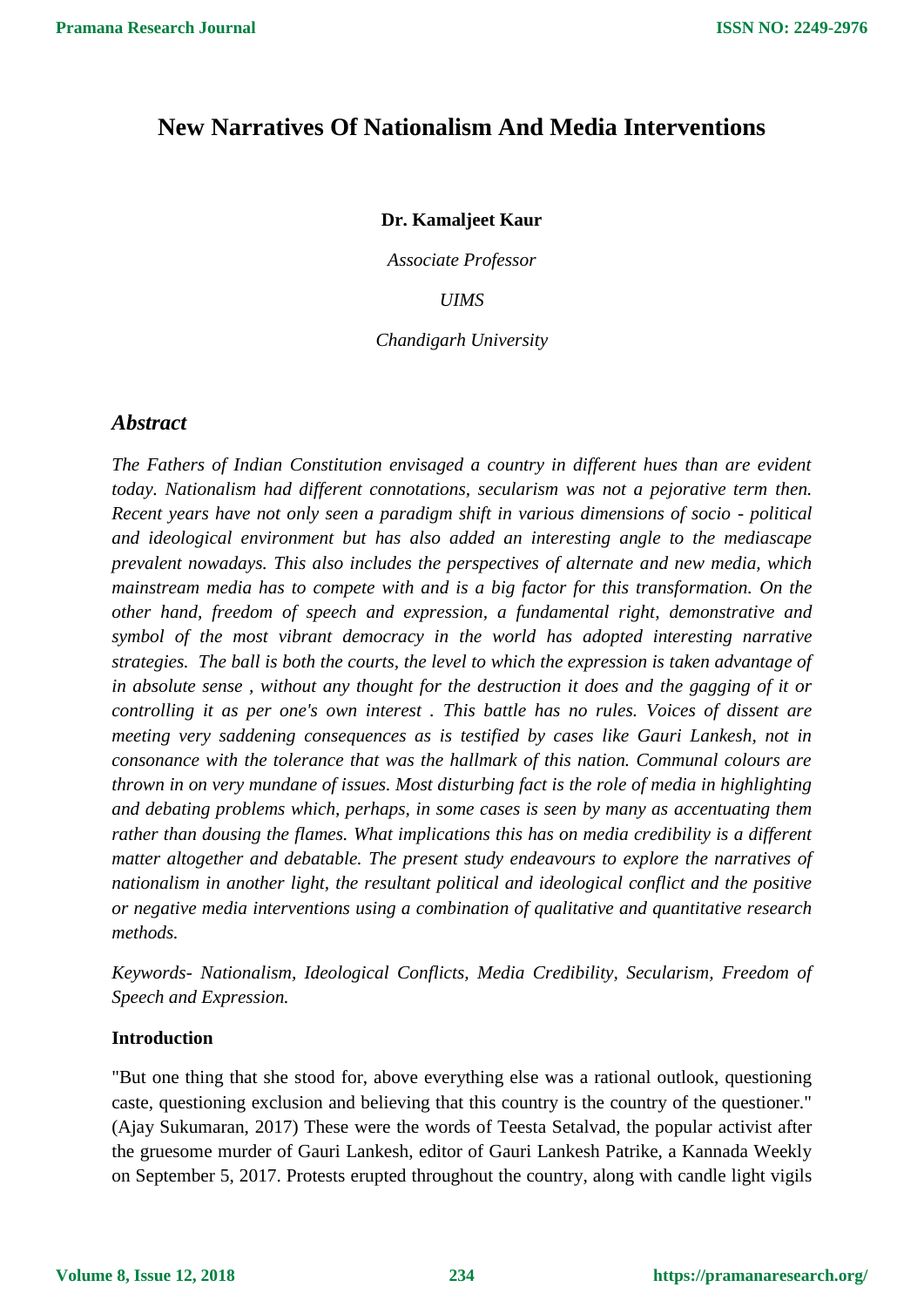with debates about the purpose of the crime. Was this the result of Lankesh's vocal stand against certain political ideologies? Was she posing a challenge to certain forces out to mould India as per their vision? These and various other queries and accusations fly right and left in an atmosphere that is surcharged with something very different from a few years or decades ago. The transformation is visible and palpable.

Nationalism is the new mantra on the block, with definitions that include hitherto unknown aspects. As Jyotika Virdi remarks, "Indeed, nationalism displaces the stranglehold of a medieval theocracy in its modern –day secular version of citizen subjecthood. In part, this is because nationalism is perceived as ''natural'' rather than constructed- at once tenacious, adaptable, and resilient. Yet for all its force and continually changing guise, nationalism is still a relatively unexplored, or rather sporadically explored, phenomenon.''. ( Jyotika Virdi , 2003) The concept is so comprehensive that it would be an onerous task to unravel it. The strands are numerous.

The colonial rule and the fight for independence saw the unification of the country, with the spirit of brotherhood, irrespective of caste, creed, gender etc. Nationalism took its roots from the realization of the glory of the traditionally rich heritage of our country, in which newly emerging media and exposure to the western world also played a significant role. Media, in all its forms, was able to take forward the mission of building a resurgent India. The image that was projected on to the world was a positive and pluralist, dynamic and unified entity. Various crisis situations brought forward these qualities of the people of this nation. But over the years, the definitions of these core concepts have been interpreted anew. The flames of communalism that lit during partition have not doused yet, they flare to consume the country every now and then and with greater intensity. The ideological battles are no longer academic but assume dangerous political and casteist overtones. Interestingly, even the educational institutions have not been spared from becoming the battleground of politicos. The list is exhaustive.

The word media- nationalism is aptly used to describe the Indian scenario today. "Nationalism is a set of ideas and movements in which people imagine a unit of a nation consisting of region, religion, language and other factors, their forces of cohesion increase, and people try to enlarge their interests ." So, then Media – Nationalism is a concept for reconsidering nationalism by placing critical emphasis on the linkage between media and nationalism.

# (Yutaka Oishi, 2008)

Debates on media distinctly segregate and place individuals in the rigid compartments of being nationalists and anti-nationalists. The vicious circle goes on as the ball is in the arena of both politics and media. The credibility of media is at stake as the face of media has undergone a horrendous transformation. In the name of debate, shouting and slanging matches go on. The TV anchors forgo their credo of 'objectivity' to even threaten the participants and fake news, paid news are the norm. News is infotainment first and foremost. Media trials take place on daily basis. Heroes and zeros alternate frequently. This trend has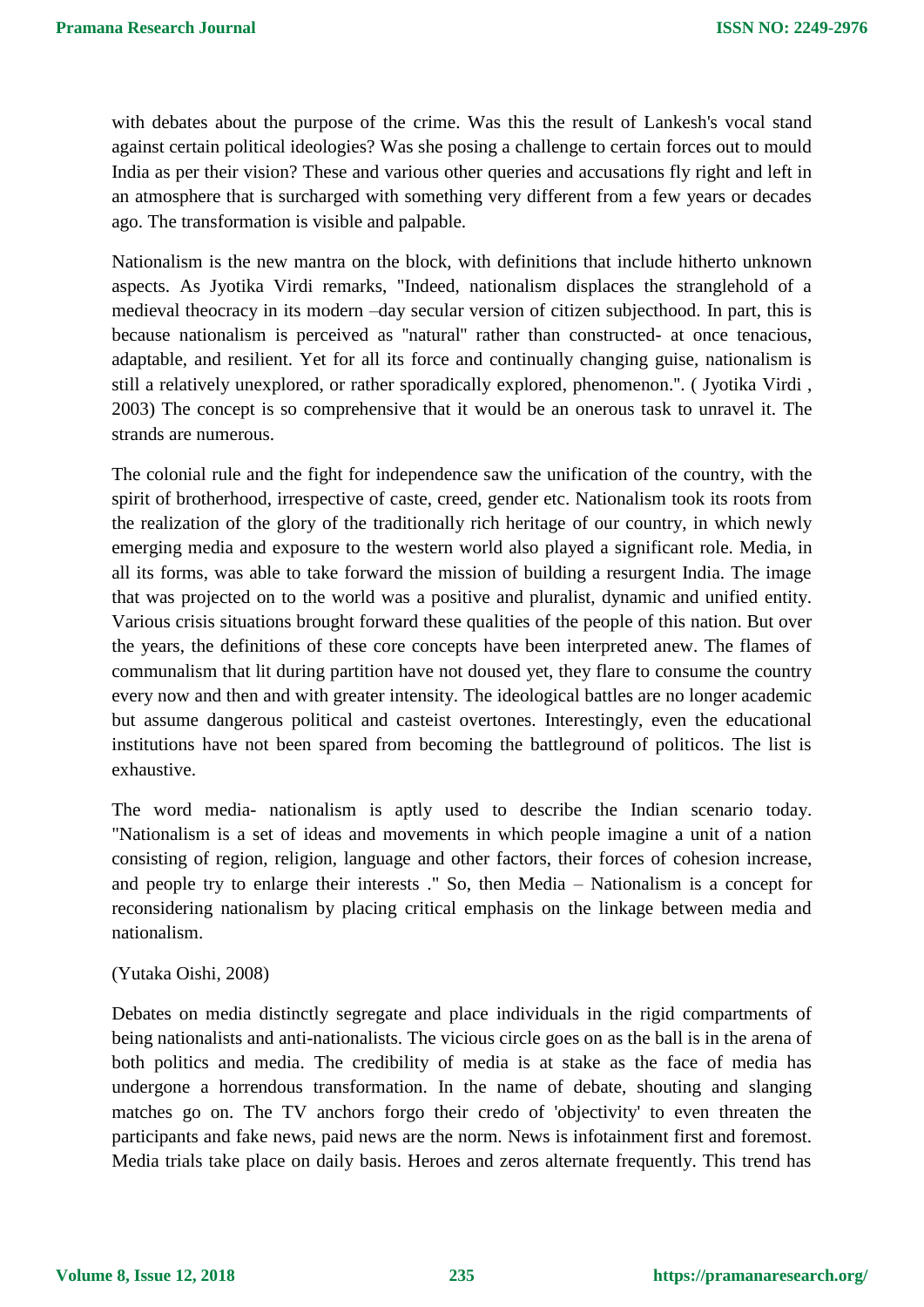been more evident with the emergence of new media as the mainstream media struggles to survive in the face of the popularity, accessibility and the freedom of the former. The narrative strategies have changed. In absence of any regulatory authority and any clear laws, it is the law of the jungle out there.

Freedom of Speech and Expression is the basic right granted to us by our Constitution. It is fundamental to our existence and growth. Where this right is suppressed, it is a totalitarian state, not a welfare and a democratic state. However, the freedom is never absolute and the interpretation of a democracy by many citizens becomes distorted and they abuse it for their own petty ends. Many a times, the country has been held at ransom by anti-social elements in the name of preserving the freedom of speech and expression, inciting and instigating people to vitiate the atmosphere and even leading to lynching, riots, arson and loot etc. At other times. Reasonable and genuine actions and expressions are given negative undertones to gag the voices of dissent.

# **JNU Case**

Jawaharlal University is a prestigious institution in the Capital of India and has a long academic, ideological and intellectual history behind it. It was embroiled in a controversy wherein a debate on the issue of nationalism reached its peak. A cultural gathering was organized to discuss the issue of the hanging of Afzal Guru and Maqbool Bhat and Kashmir. ABVP alleged that anti India slogans were raised during the event, which led to charges of sedition slapped against student leaders, Kanhaiya Lal and others. There are different versions available about the entire episode. Kanhaiya was thrashed in the court premises. Teachers and politicians gave statements in support and against the student leaders. JNU was in the eye of the storm for a long time.

# **Zaira Wasim Case**

This showed how volatile is the state of affairs in the State of Jammu and Kashmir as a young teenage actor, Zaira Wasim was caught in the vortex. Popular for her role as young Geeta Phogat, the wrestler from Haryana, in film Dangal, Zaira had a meeting with the state CM, Mehbooba Mufti Sayyed, to celebrate her success in the film , where she was praised as the role model for the youth. She was taken aback when this meeting turned out to be a cause for trolls, threats and abuses for the young girl while, though on the other hand, there was huge support for the teenager from various parts of the country. Zaira deleted her post on social media and apologised for hurting the sentiments of some people.

# **Padmavat Case**

Indian cinema has promoted nationalism more than any other medium not only in India but has been a source of generating patriotism among the Indian diaspora in countries like Australia, UK, USA and many others. However, it has also frequently the target of pseudo nationalist forces, ready to take up cudgels at the slightest provocation. Earlier, films like PK had come under scanner. The latest case has been that of Sanjay Leela Bansali's Padmavat, a period film based on the story of Rani Padmavati of Chittor and Allaudin Khilji, the Sultan of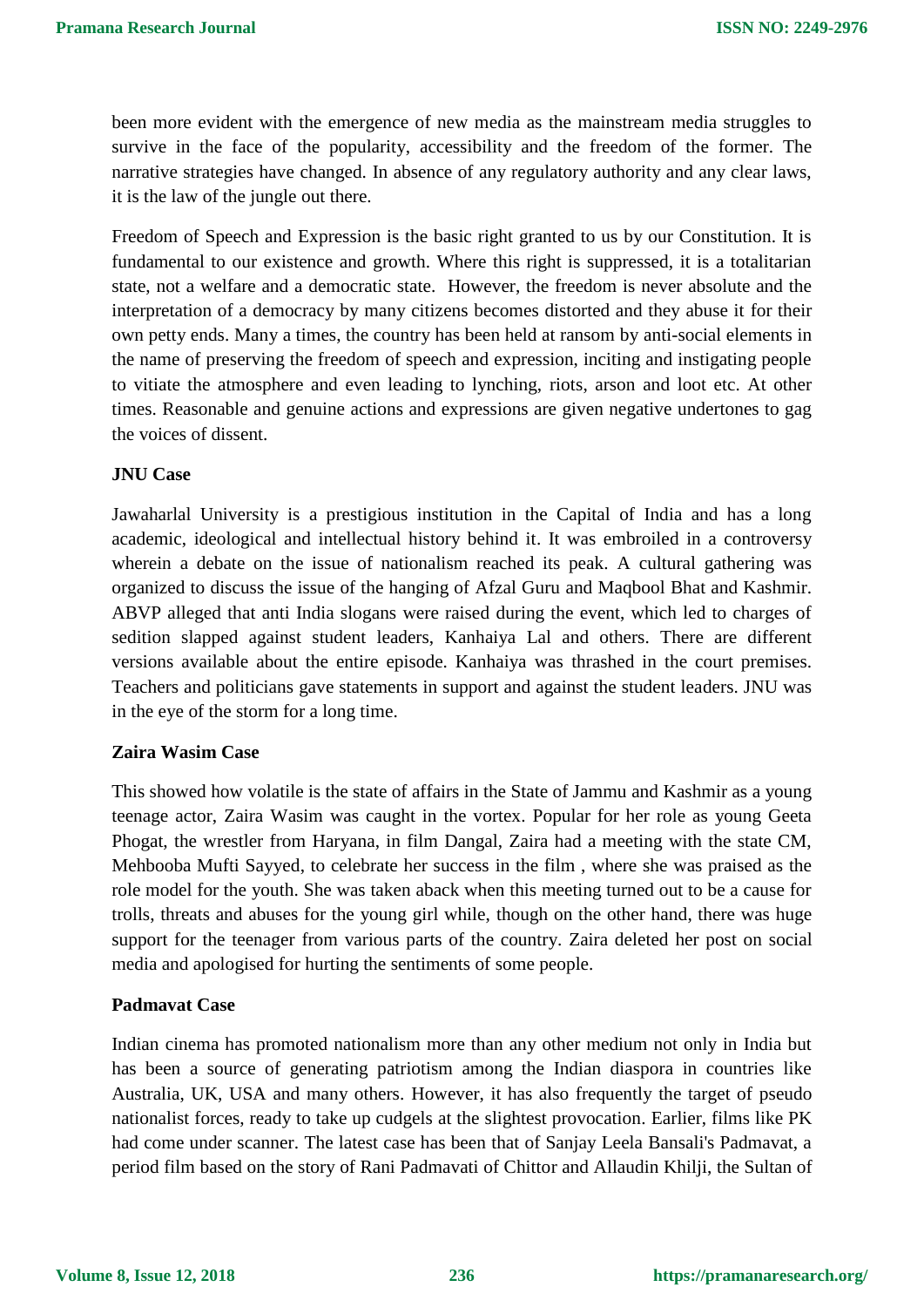Delhi. Its shooting at Jaigarh Fort was disrupted and Bansali attacked, equipment was broken allegedly by Shree Rajput Karni Sena, interestingly, even before the shooting was complete. Protests, arson, to the extent of attacking school buses preceeded the screening of the film, with a few states like Haryana, Rajasthan banning the film against the directives of the Highest Court in the country. Supporters claimed," Bansali was to be made an example of, and, a message conveyed to other film makers: history has to be shown only from a certain perspective." ( Ziya Us Salam, 2017)

Films or any other work of art has interpretation intrinsic to it unless it crosses the boundaries of ethics and genuinely hurts someone's sentiments. It was a strange case of anger among a fringe group like Karni Sena without viewing the film. The groups were objecting to the non –existent intimate scene between the Queen and Khilji, the Ghoomar dance by the Queen and later, there were also protests by some other groups about the glorification of Jauhar performed by the Rajput women. The actors and the Director were threatened with dire consequences like chopping off the nose of Deepika Padukone. The huge box office success of the film validated the claims of innocence by the film maker.

# **Gauri Lankesh and Other Bloggers**

The murder of Gauri Lankesh, editor of Gauri Lankesh Patrike and activist in Bangalore, at her doorsteps was a reminder about the changed atmosphere where any word of protest and dissent is frowned enough to silence the voice itself. It is also a prism through which the entire system can be viewed. A critic of majoritarianism , Gauri was not the first such case. In India and Bangladesh, many civil activists like Narendra Dhabolkar, M.M. Kalbhurgi and Govind Pansare and bloggers have met a gory end just for expressing themselves from public and social fora. Intolerance is vitiating the atmosphere like never before. As Pamela Philipose analyses in the context of return of awards by litterateurs,

"But what was also distinctive about that most nonviolent resistance was the prescience with which it pointed to the future. It anticipated the destruction of the culture of tolerance in the country would, as certain as night follows day also lead to the coarsening of public discourse, the creation of falsehoods dressed up as facts, the shrinking of spaces for public discussion, the intimidation of intellectuals through prohibitive law suits, and brutalities heaped on those who dissent." (Pamela Philipose , 2017)

# **Role of Media**

It is interesting to analyse the role of media, print, electronic and digital, in interpreting the concept of nationalism in the modern day context and circumstances. The emergence of Social Media, especially has given a different dimension to the this debate on nationalism, with hundreds of expressions. Pamela Philipose remarks, A new note of muscular nationalism has crept into media discourse. Also conspicuous is the curbing of dissent and the rise of the surveillance state - developments that bode ill for the independence of the Indian media. ( Murali Krishnan,2017)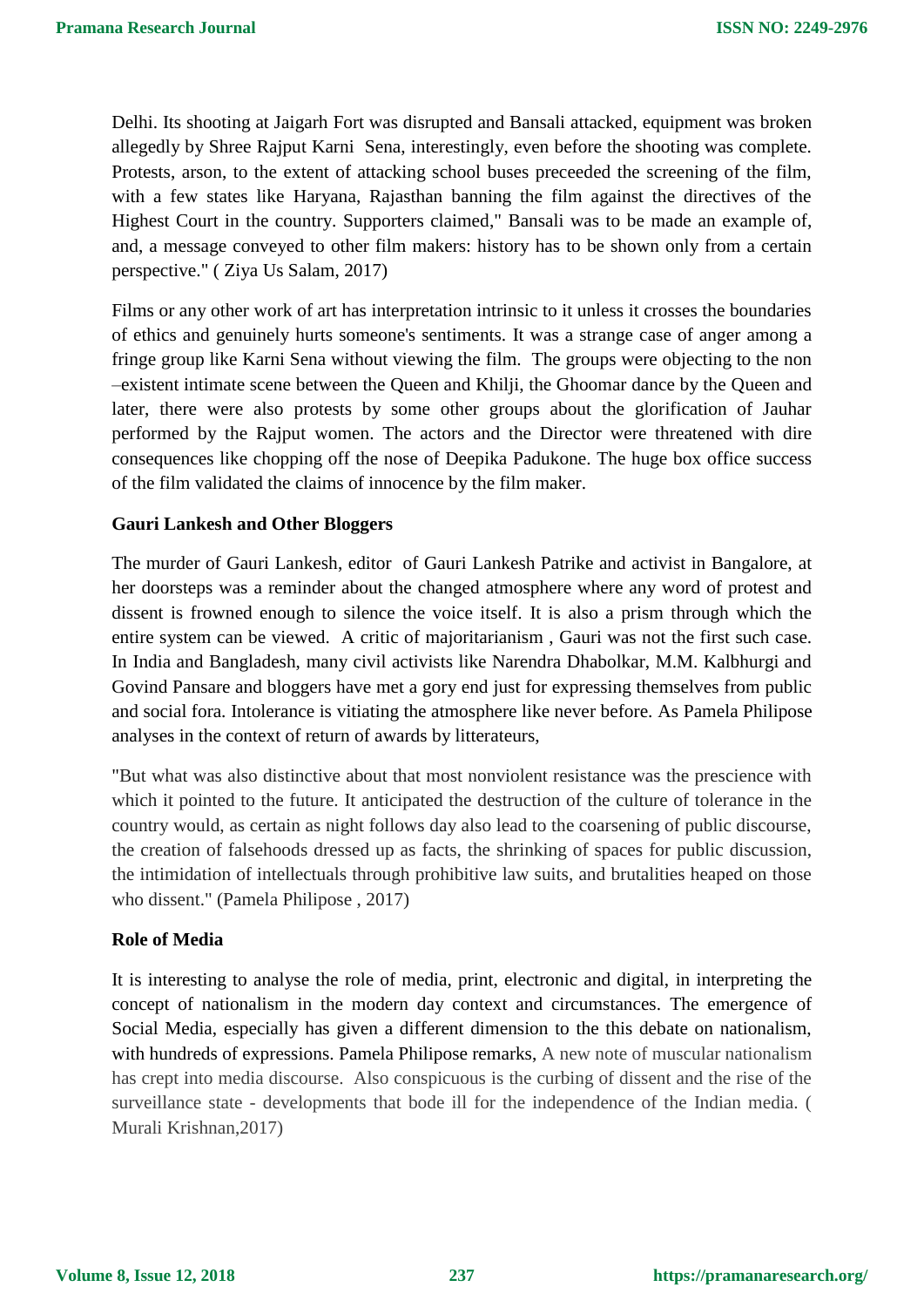Various reasons are assigned to this trend, including ownership patters and political affiliations, competitions. The result is the total loss of media credibility among the readers and audiences. Where the role of media should have been to, perhaps, shrug off certain lesser issues or giving it a cold shoulder, the tendency has been to make mountains out of molehills, taking strident and aggressive stands on non-issues, making them part of the social and political agenda. Sensationalism has become the bane of Indian media. Strident journalism replaces the soft, savvy one. In general also, one sees PILs, for example, being filed on frivolous matters, in order to get media mileage, hanging on to the popularity of celebrities. In the name of Freedom of Speech and Expression, anything goes during television debates. In certain cases, media has even been accused of doctoring footage to cater to certain dispensation. Alternate media, on its own turf, has been pretty vocal about these cases and the war is on between national and anti-national, between self-expression and regulation and the battleground is the Indian media. So is the public opinion formed.

# Significance of the Study

The environment in all spheres is changing very rapidly and consequently, the mediascape is also transforming. Many events happening in recent times is giving different dimensions to the term nationalism, which is in stark contrast to the previous notions as envisaged by our Freedom fighters and Constitution makers. It is right time to analyze the situation and take remedial measures, if needed before it is too late.

# **Objectives of the Study**

The main objectives of the study are:

- 1. To define the term nationalism.
- 2. To discuss the changes in the political. Social and psychological mind set of the system.
- 3. To find out the role of media in such circumstances.

# **Research Methodology**

For the purpose of the study a sample of 100 youth, male and female, was taken in the city of Delhi through random sampling. A questionnaire was served to the respondent's .The data collected was evaluated through percentile system.

# **Data Analysis and Discussion**

1. Most of the people (74%) think that the concept of nationalism has changed over the years, while 9% can't say anything about it. The rest (17%) don't agree with it. Passage of time, no doubt, has its impact as also the change in dispensation. It is the new generation also which is resulting in this change. The debate is whether the change is for the better or worse.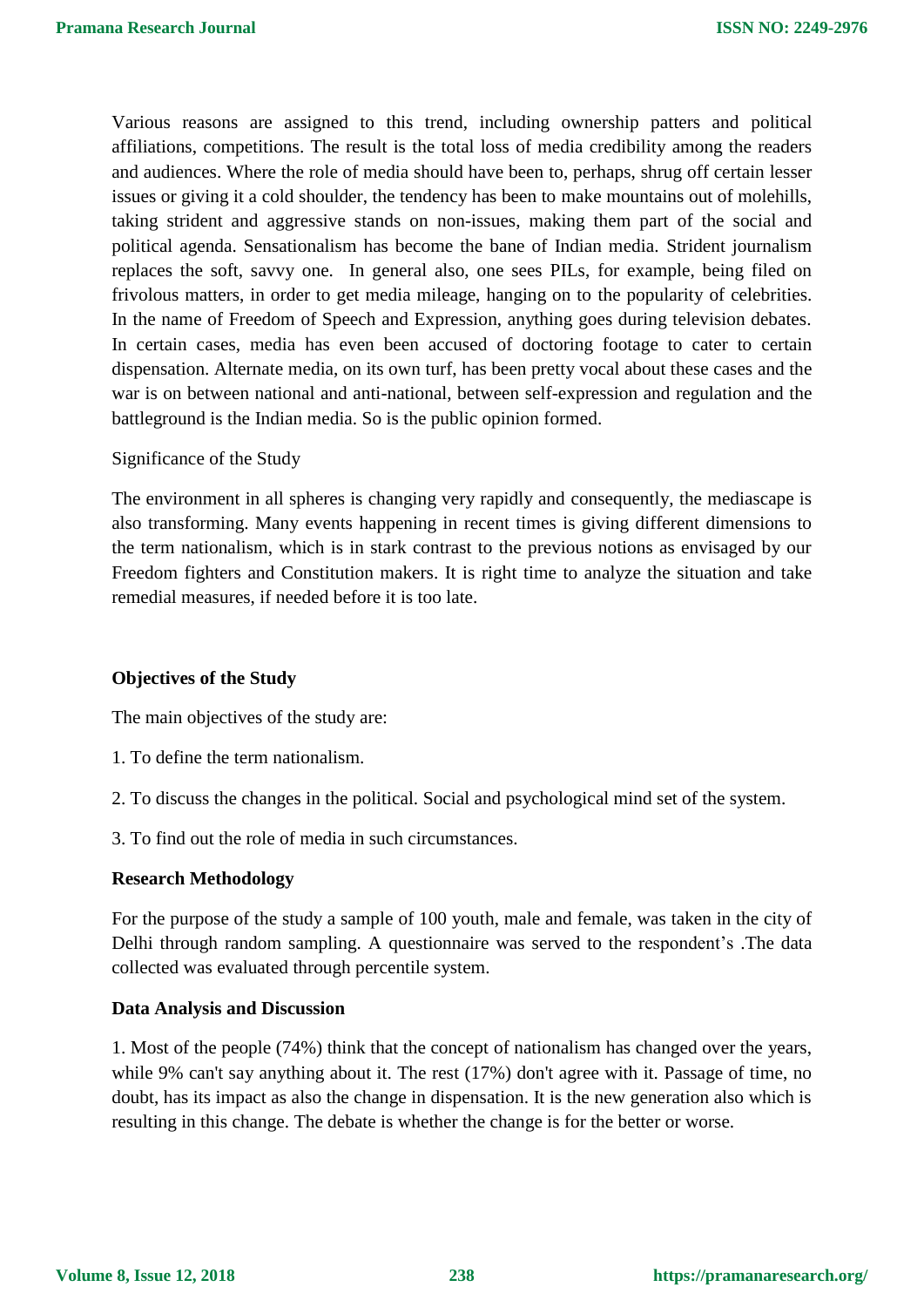2. Interestingly, a big chunk of the young respondents (67%) feel that Freedom of Speech should be absolute. Only 29% say no to this question. 14% do have any answer to this question. The youth want full freedom to express their views, with no restriction. The Social Media is giving them this platform, which they can use or misuse.

3. 70% say yes to the question whether New Media has given hype to the issue of nationalism. 21% are confused, while 21% reply in negative.New Media, as mentioned earlier, is proving to be a catalyst to the discussion on nationalism.

4. 68% respondents opine that the issues of nationalism in TV debates are biased. 17 % can't say anything about it. 15% don't feel so. As far as the credibility of media is concerned, it is at an all-time low and the TV debates not only appear biased but also ultra-aggressive, muzzling one opinion by shouting it down.

5. The difference between not in good taste (38%) and it is freedom to express opinion (37%) is very less. Another 18% do not have any opinion. 7% say it is reasonable. Padmavat has been a benchmark case and a classic example of how fringe groups can overrun the judgement of the highest court and various agencies. But the youth is divided over the protests being in bad taste and considering it a right to express public opinion. This is also an indicator of the direction in which the youth is moving.

6. 35% respondents think that violence and arson to enforce ideology is not justified at all, 29% say it is justified to some extent only. Only 9% say it is totally justified. 27% offer can't say. This is again a very negative response from the youth, even if some section of them feel that violence and arson are justified.

7. There seem to a voice rising for need to amend Constitution (67%). 20% say no and 23 % can't say. It seems that among the youth, the concept of nationalism is already shaping in a new form, where terms like secularism are being forced to become redundant though amendment of the Constitution is to a large extent justified.

8. A big segment (36%) say that media is playing a negative role in the debate on nationalism though 30% also say it is positive. 34% do not offer any opinion. Respondents are divided over the issue but feels like media is playing more of a negative role as per public opinion.

9. On the murders of Bloggers like Gauri Lankesh, it is worth mentioning that 42 % find it just another criminal act. Only 19% condemn it. While another 39% do not wish to speak about it. Many youngsters are not even very aware of these cases. They find it just another criminal act and do not see anything deep behind it. One needs to seriously think about it.

10. Definitely, a big majority (68%) feel that such media interventions have affected the credibility of media. A tiny section 7% say no while 25 % can't say. As already discussed, media credibility has taken a dip.